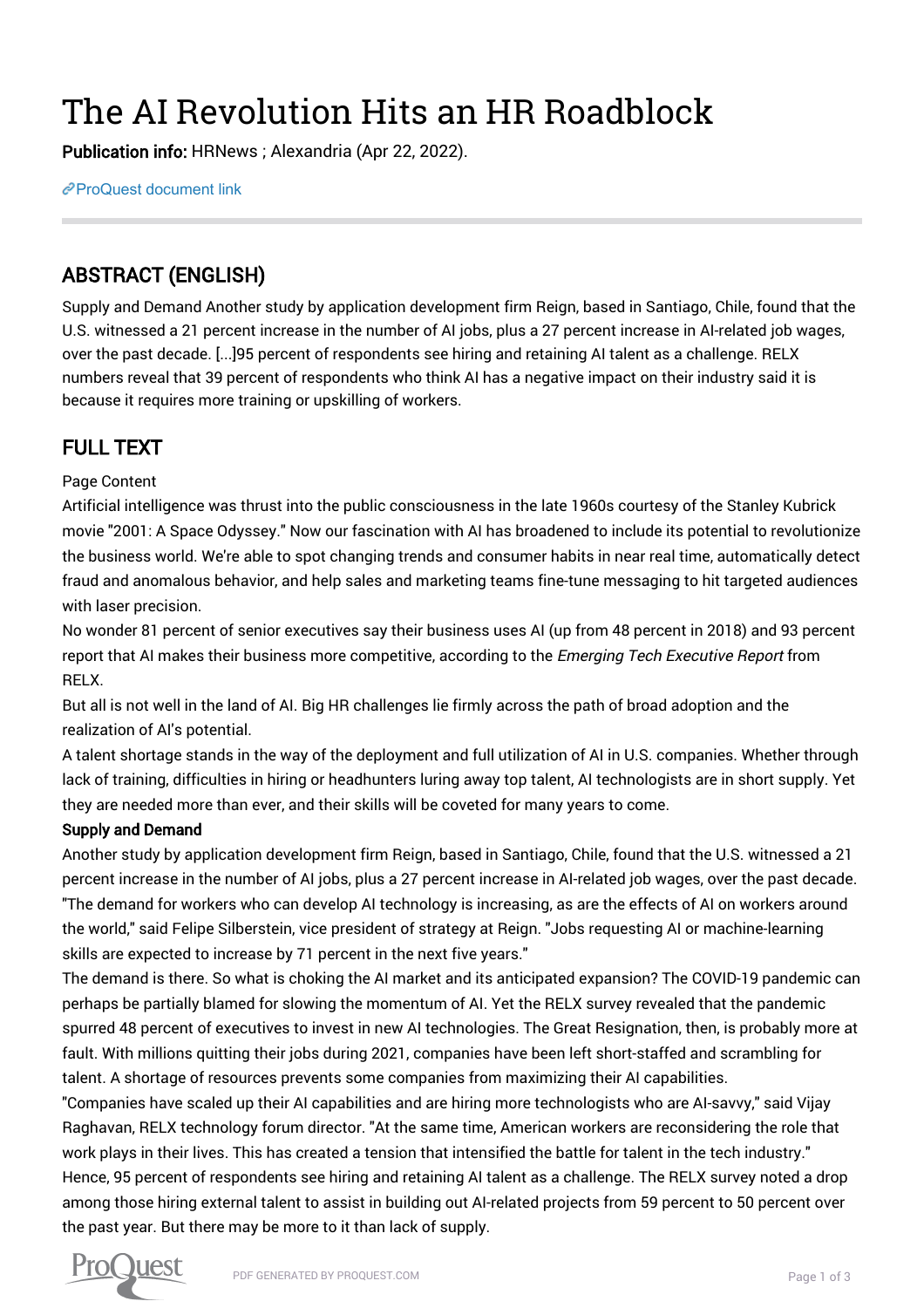#### AI Backlash

Returning to our movie theme: HAL, of "2001: A Space Odyssey" fame, turned nasty and began killing its crew members. In the case of the business world, the negative consequences revolve around loss of jobs and the need to retrain the workforce. RELX numbers reveal that 39 percent of respondents who think AI has a negative impact on their industry said it is because it requires more training or upskilling of workers. That may be one reason why those investing in upskilling of employees to use AI dropped from 65 percent in 2020 to 56 percent in 2021, and those investing in the future AI workforce through educational initiatives fell from 65 percent to 52 percent. The Reign survey came up with similar concerns. Over half (54 percent) of respondents were either moderately or very concerned that AI would negatively disrupt their job.

These are just a few of the statistics that indicate that AI's luster has dimmed slightly over the past year. After three years of increasing adoption and enthusiasm according to executive responses, 2021 saw fewer executives than the previous year agreeing that AI helps them to be more competitive and a drop in concern about being left behind by other companies and countries being more advanced in AI.

#### Upskilling Needed

It may be uncomfortable to face the prospect of upskilling the workforce (or at least portions of it). But it has to be done. And there is willingness among a good portion of the workforce. Silberstein noted that 44.8 percent of people said they were very likely to consider learning tech skills related to working with AI in the near future. Among Millennials, the numbers are even higher.

But stiff job competition means those with the deepest pockets have a definite advantage now. Many companies are reluctant to retrain workers as they have either experienced, or expect to experience, them being snatched up by rivals.

"Some companies are hesitant to invest in upskilling their employees on the basis that they're liable to be lured away after a year or two by a rival company, a hesitancy which ultimately results in less effective AI systems," Raghavan said.

That hesitancy will have to be overcome and a great deal of training and upskilling will be required if the true promise of AI is to manifest in the real world.

Drew Robb is a freelance writer in Clearwater, Fla., specializing in IT and business.

### DETAILS

| Subject:                       | Talent management; Hiring; Artificial intelligence; Pandemics; COVID-19; Workforce |
|--------------------------------|------------------------------------------------------------------------------------|
| <b>Business indexing term:</b> | Subject: Talent management Hiring Workforce                                        |
| Location:                      | United States-US                                                                   |
| <b>Publication title:</b>      | <b>HRNews</b> ; Alexandria                                                         |
| <b>Publication year:</b>       | 2022                                                                               |
| <b>Publication date:</b>       | Apr 22, 2022                                                                       |
| Section:                       | Technology                                                                         |
| <b>Publisher:</b>              | Society for Human Resource Management                                              |
| Place of publication:          | Alexandria                                                                         |